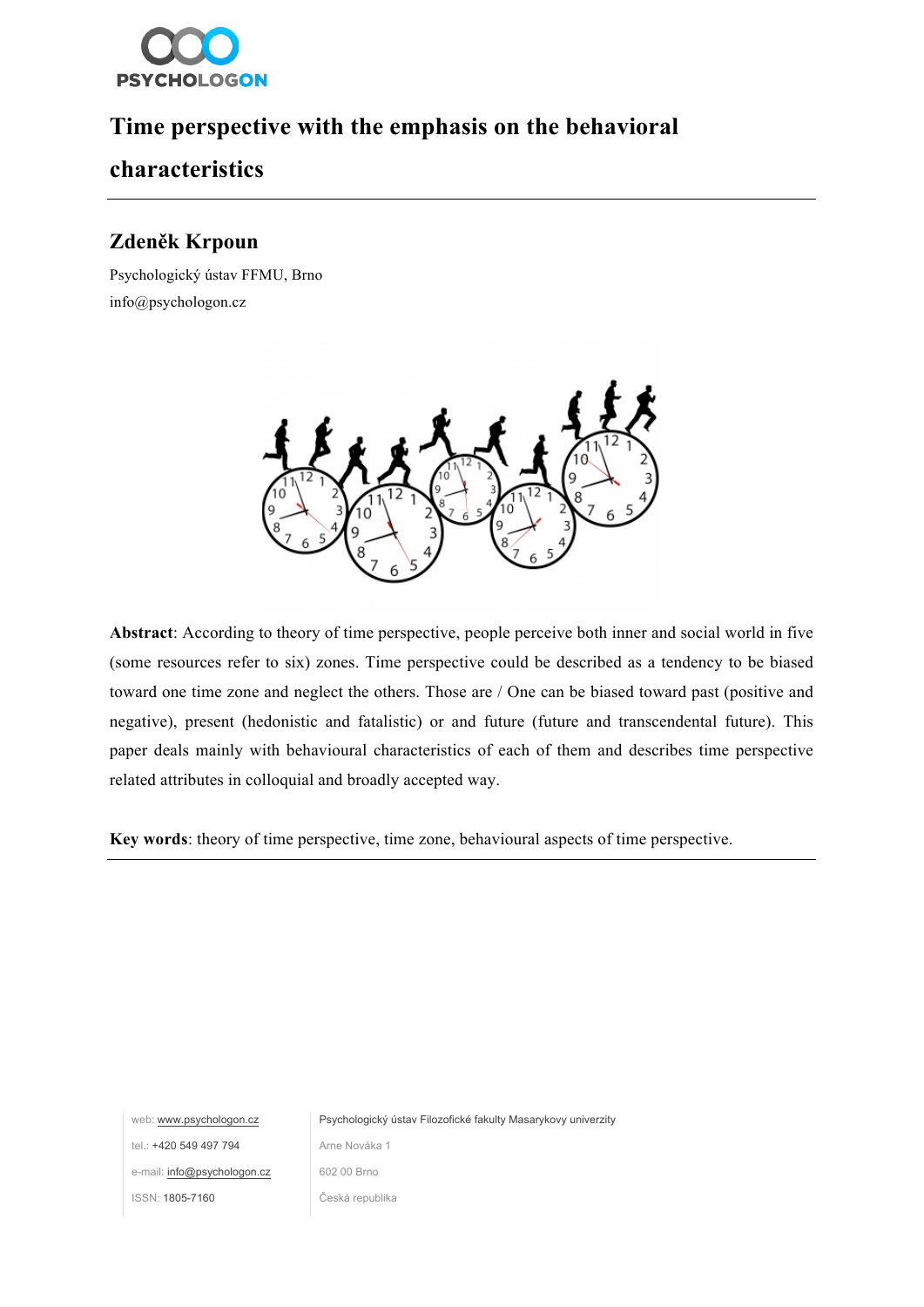

## **Introduction**

In the late nineties of the twentieth century, Zimbardo conceptualized the theory of time perspective, which later became the mainstream researched topic of many social psychologists. Time perspective could be described as a tendency to be biased toward one time zone and neglect the others. It is usually referred to as glasses through which we interact with our everyday life. Although time perspective is broadly conceptualized phenomenon, it functions as the interaction of cognitive, emotional, and behavioural aspect that influence, and, in turn, are influenced, by social attributes. According to this theory, people perceive both inner and social world in five (some resources refer to six) zones. Thus, cognitive and emotional world of most of people is coloured by the way they perceive time. Moreover, not only cognition and emotion processes, but all behavioural aspects as uncover derivates of formerly mentioned phenomena are influenced by specific time zone each individual holds (Zimbardo & Boyd, 2008).

## **Zimbardo Time Perspective Inventory**

To measure up individual time perspective, Zimbardo Time Perspective Inventory is used (Lukavká, Klicperová-Baker, Lukavský, & Zimbardo, 2011; Zimbardo & Boyd, 1999). This questionnaire consists of fifty-six statements scored from 1 (absolutely agree) to 5 (absolutely disagree). Accordingly, time perspective is operationalized as inclination toward or disapproval of propositions that express mainly behavioural aspects of being biased toward time.

### **Time zones behavioural characteristics description**

Which time zones have been postulated and what are their characteristics? Zimbardo keeps track with the traditional view of time as being divided into three areas. In addition, each of them consists of two sub-dimensions:

**Past positive**: is characterized by deep and true love toward family members and close friends. People who hold this time perspective are friendly, warm-hearted, and nostalgic. They uphold tradition, prefer the old good things to new ones, spend a lot of time watching movies and series from their youth, and, most of all, rather hesitate when it comes to the necessity to do things in different way (and do new things in general). Overall, people who declare this time perspective hold many health-related attributes, such as relaxing activities, calm mood and modesty. On the other hand, they do not move on when necessary.

tel.: +420 549 497 794 Arne Nováka 1 e-mail: info@psychologon.cz 602 00 Brno ISSN: 1805-7160 Česká republika

web: www.psychologon.cz <br> **Psychologický ústav Filozofické fakulty Masarykovy univerzity**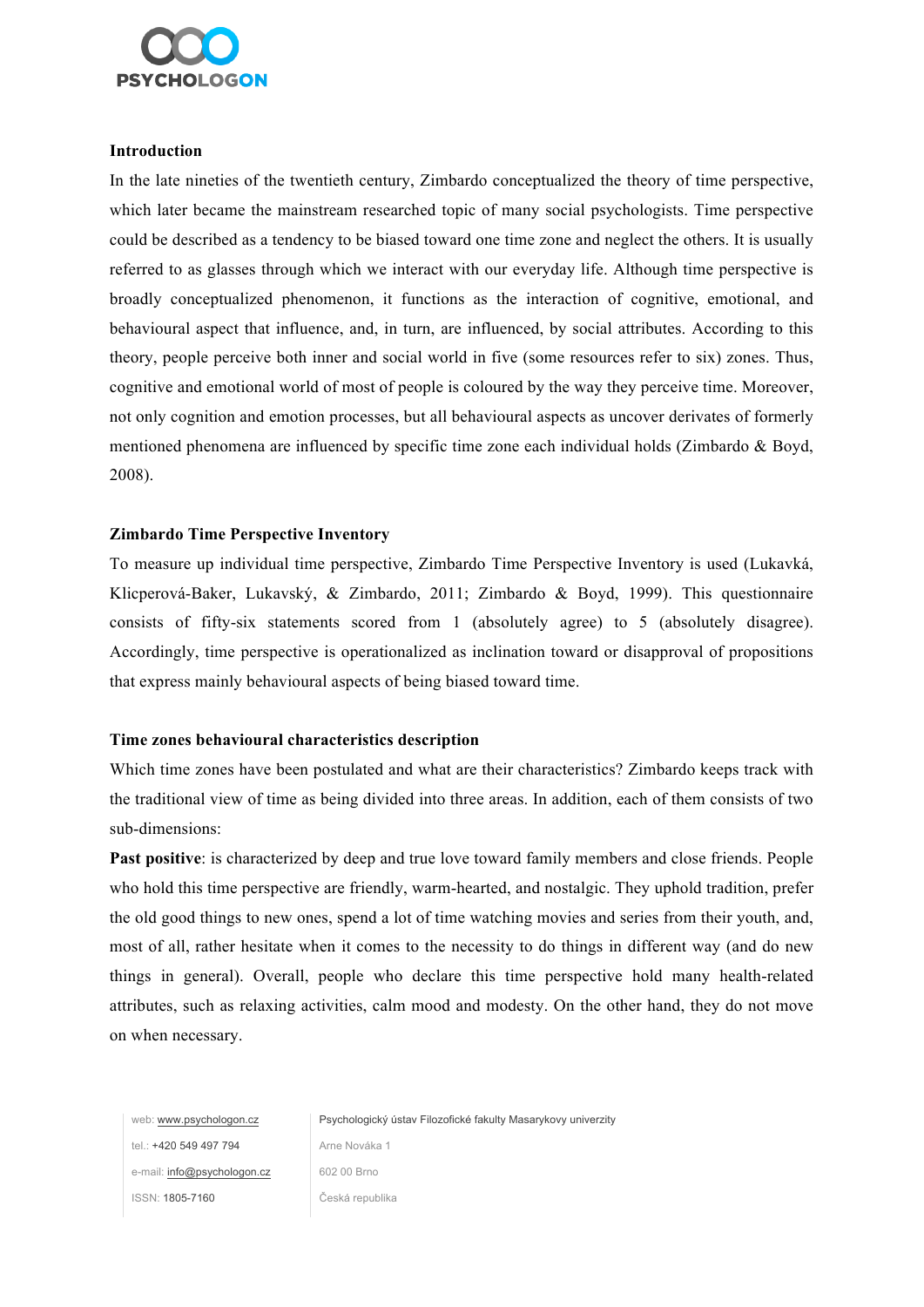

**Past negative**: this time frame could be described as the opposite of the above mentioned time zone. People who hold it are rather hostile toward people and try forget the past all the time. They have good reason pertaining to negative moments and inappropriate family background they come from. Indeed, research shows that most of people with past negative view went through hard times in the past and most of them came about when growing up with family and caregivers.

**Present hedonistic**: imagine young boy dancing all the weekend nights, having no stable relationship, upholding statements like: "*world is here for us*" or "*our corpse will die once*, so why would we try?". Thus, they are not self-conscious at all, spending free time being surrounded by friends while not care about family. They wear on the trendy fashion, obsessively care about how they look, and constantly forget to fulfil arrangements and obligation they are binded to. Nevertheless, as they are uncommonly sociable and constantly make fun, other people seek them out and desire to spend a lot of time with them. Therefore, present hedonistic people are very favourite people and never run out of friends (although superficial ones).

**Present fatalistic**: attributes of people with this time perspective are similar to those of past negative. Hence, typical individual holding fatalistic view of the world disbelieves good results of any behaviour, at least his own. Fatalist does not care about anything and anybody and the truth is they does not look after themselves neither. They are a little bit similar to hedonists given illegal drugs and unprotected sex they practise from time to time. But there is one big difference. While hedonists simply want to enjoy and have fun every moment of their life, fatalists see things in dark shade and hold view that nothing, even the smallest attempt, will reverse what their destiny determined will once happen to them.

**Future**: those who declare to systematically set and pursue goals, are able to give in pleasurable moments in favour of fulfilling desired plans, actively construe their everyday reality and participate in many meaningful activities are called future oriented people. Individuals with high future orientation are very self-conscious and well aware of consequences of their current behaviour. Therefore, regular medical and dental check-ups, doing sport actively, and lifelong education as a means of self-actualization are indispensible part of their life.

**Transcendental future**: although this dimension is not a part of the questionnaire used to measure time perspective profile, this factor is supposed to bet the integral part of thinking as to people whose lives are closely interconnected to eastern religions (e.g., Buddhism and Hinduism; Boyd & Zimbardo, 1997). In this case, word *transcendental* means to be convinced that the way we behave on the earth and consequences of our actions till the death, have the major impact on the soul (that is, contrary to the corpse, immortal) and its development. Accordingly, people who insist this unusual (but not

tel.: +420 549 497 794 Arne Nováka 1 e-mail: info@psychologon.cz 602 00 Brno ISSN: 1805-7160 Česká republika

web: www.psychologon.cz Psychologický ústav Filozofické fakulty Masarykovy univerzity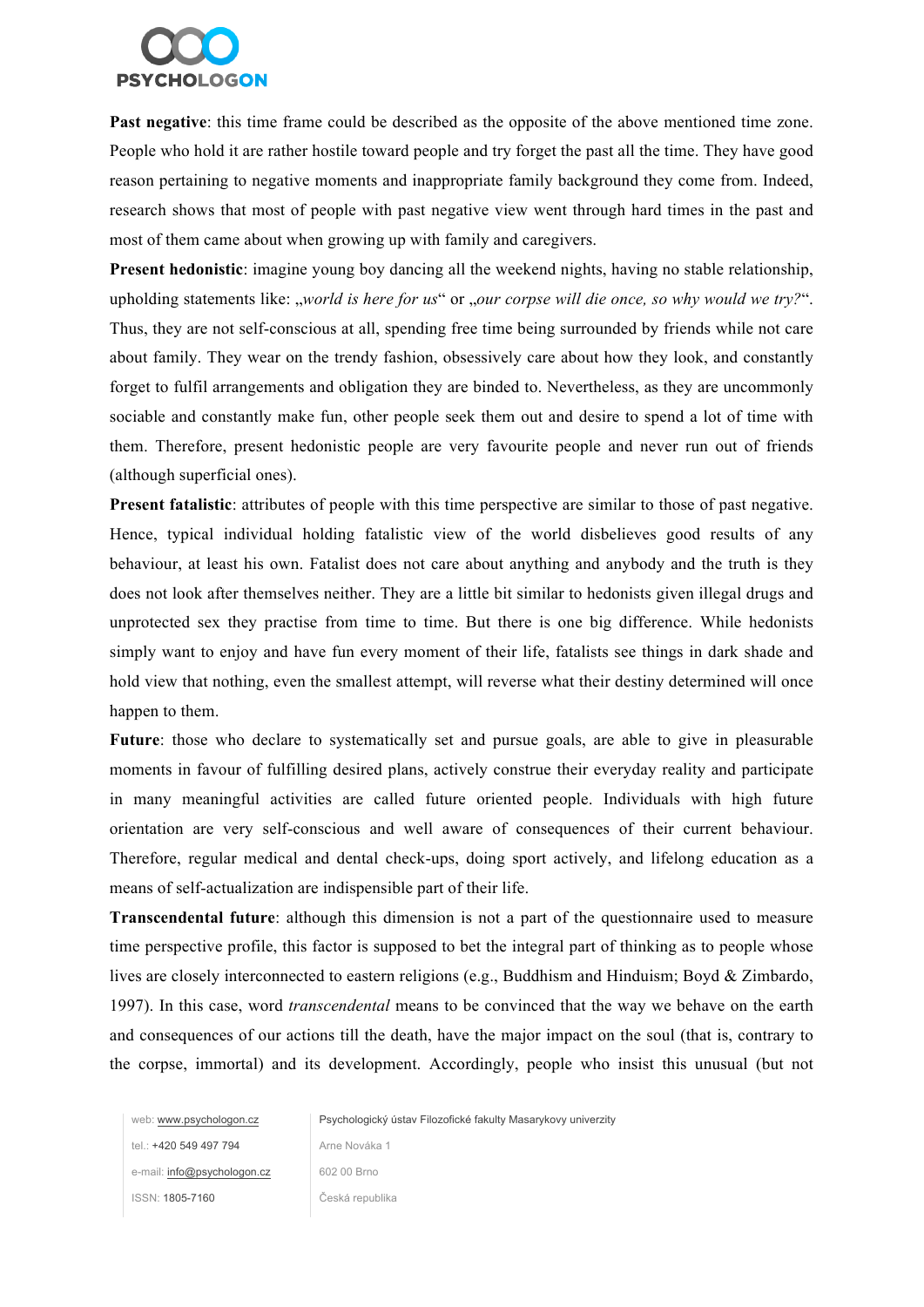

incorrect) attitude well care about how they act toward the others and desire to perpetuate mental balance in their life (as many orthodoxical religion members usually do).

Although description provided here refers to time zones as being absolutely divided aspects, the fact is that each time factor overlap to the others and such attempt to differentiate them is rather fuzzy. Thus, people who start off doing research on time perspective would remember that every time zone specification is reductionism that serves as the way of easier understanding.

### **Conclusion**

This article dealed with the theory of time perspective. Of greatest importance, we attempt to describe behavioural characteristics of each time zone. Moreover, we introduced questionnaire used to measure time perspective and mentioned reductionism inner to description provided here.

web: www.psychologon.cz <br>
Psychologický ústav Filozofické fakulty Masarykovy univerzity

tel.: +420 549 497 794 Arne Nováka 1

e-mail: info@psychologon.cz 602 00 Brno

ISSN: 1805-7160 Česká republika